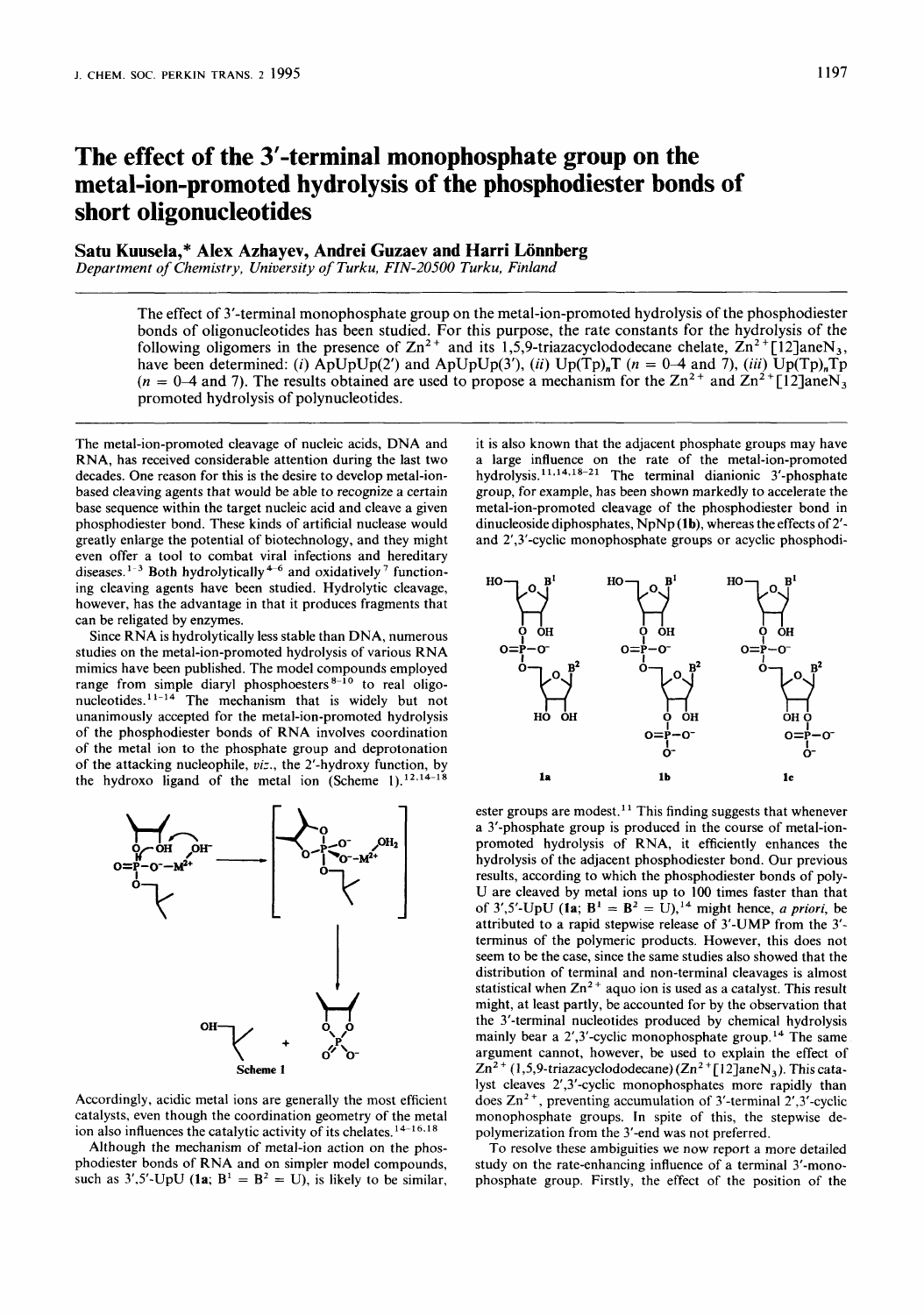terminal phosphate group was elucidated by studying the reactivity of the two phosphodiester bonds of ribotrimers bearing either a 3'- or 2'-phosphate function **(2a** and **2b).** 



Secondly, the effect of the number of the phosphodiester bonds and the range of the rate-accelerating effect of the 3' monophosphate group were elucidated by studying the reactions of short oligonucleotides. For this purpose, a series of oligomers that contained only one reactive phosphodiester bond, *i. e.,* one ribonucleoside unit, and several 2'-deoxyribonucleoside units, were prepared. The behaviour of 3'-phosphor-



ylated *(3-8)* and the corresponding unphosphorylated oligonucleotides **(9-14)** were compared, and the effect of increasing chain length was studied. The importance of these factors with respect to the metal-ion-promoted hydrolysis of RNA is discussed, and a mechanism for the metal aquo ion and metalion chelate promoted hydrolysis of polynucleotides is suggested.

#### **Results and discussion**

According to the results of Butzow and Eichhorn,<sup>11</sup> the phosphate group at the 3'-position of the dinucleotide di-

**Table 1** The rate constants for the  $Zn^2$ <sup>+</sup>-promoted hydrolysis of the phosphodiester bonds of 3'- and 2'-phosphorylated trimers **(2a** and **2b)** at pH 5.5" and 333.2 K,  $[Zn^{2+}] = 10$  mmol dm<sup>-3</sup>

| Substrate       | $k/10^{-5}$ s <sup>-1</sup> |                   |  |
|-----------------|-----------------------------|-------------------|--|
|                 | ApU bond                    | UpU bond          |  |
| ApUpUp(3') (2a) | $1.7 \pm 0.1^b$             | $3.3 \pm 0.2$     |  |
| ApUpUp(2') (2b) | $1.8 \pm 0.2$               | $< 0.15 + 0.02$   |  |
| ApU             | $0.037 \pm 0.002$           |                   |  |
| UpU             |                             | $0.026 \pm 0.001$ |  |

 $^a$  Adjusted with HEPES buffer; [HA]/[A<sup>-</sup>] = 0.1/0.005,  $I = 0.1$  mol  $dm^{-3}$  (NaClO<sub>4</sub>). <sup>b</sup> Standard deviation of the mean indicated.

**Table 2** The rate constants for the hydrolysis of 3'-phosphorylated and unphosphorylated oligonucleotides in the presence of **10** mmol dm-3 Zn2+ aquo ion at pH *5.5"* and at 333.2 K

| Substrate          | $k/10^{-6}$ s <sup>-1</sup> | Substrate                 | $k/10^{-6}$ s <sup>-1</sup> |
|--------------------|-----------------------------|---------------------------|-----------------------------|
| UpTp(3)            | $38 \pm 1^{b}$              | UpT(9)                    | $0.2 \pm 0.03$              |
| UpTpTp(4)          | $33 + 1$                    | UpTpT(10)                 | $2.7 \pm 0.4$               |
| Up(Tp), Tp(5)      | $44 + 3$                    | Up(Tp), T(11)             | $2.4 \pm 0.3$               |
| $Up(Tp)$ , $Tp(6)$ | $44 \pm 2$                  | Up(Tp), T(12)             | $2.6 \pm 0.1$               |
| $Up(Tp)_4Tp(7)$    | $18 \pm 2$                  | Up(Tp) <sub>4</sub> T(13) | $4.3 \pm 0.4$               |
| Up(Tp), Tp(8)      | $23 \pm 3$                  | Up(Tp), T(14)             | $5.0 \pm 0.2$               |

" Adjusted with HEPES buffer;  $[HA]/[A^-] = 0.1/0.005$ ,  $I = 0.1$  mol  $dm^{-3}$  (with NaClO<sub>4</sub>). <sup>b</sup> Standard deviation of the mean indicated.

phosphate, ApAp  $(1b; B^1 = B^2 = A)$ , enhances the  $Zn^{2+}$ promoted hydrolysis of the phosphodiester bond by a factor of 100 compared with that of the corresponding dinucleotide monophosphate ApA  $(\textbf{1a}; \textbf{B}^1 = \textbf{B}^2 = \textbf{A})$ . The rate-promoting effect of the 2'-phosphate function is significantly smaller: the 2'-phosphorylated dimer  $(\textbf{1c}; \textbf{B}^1 = \textbf{B}^2 = \textbf{A})$  is 30 times less reactive than the 3'-isomer. The effect of a 2',3'-cyclic phosphate group and an acyclic phosphodiester group is also modest. These results suggest that the position of the phosphate group may have a large influence on the metal-ion-promoted hydrolysis of the neighbouring phosphodiester bond, but they do not give any information about the reactivity of the following bonds in an RNA molecule. Table 1 records the rate constants for the  $Zn^{2+}$  aquo ion promoted hydrolysis of the phosphodiester bonds of 3'- and 2'-phosphorylated ribotrimers, ApUpUp **(2a** and **2b).** It can be seen that both ApU and UpU bonds of the 3'-phosphorylated molecule are efficiently hydrolysed, the hydrolysis being approximately **I00** times faster than that of the corresponding dinucleoside monophosphates ApU **(1a;**  $B^1 = A$ ,  $B^2 = U$ ) and  $UpU(1a; B^1 = B^2 = U)$ . The slight difference observed between the stability of the bonds is not significant, but most probably results from the different base moieties.<sup>19</sup> The ApU bond in the 2'-phosphorylated trimer is also rapidly cleaved, while the UpU bond adjacent to the 2' phosphate function is significantly less reactive. These results give an explanation for the observation according to which the terminal cleavage is not favoured with poly-U. With 2'/3' phosphorylated oligomers, the terminal 3'-phosphate group enhances not only the hydrolysis of the adjacent phosphodiester bond, but also that of the following bond. Furthermore, the 2' phosphate group also results in a rate-enhancement, but in this case not on the cleavage of the neighbouring phosphodiester bond, but on the next bond, resulting in the release of a dimeric unit.

To find out how far the rate-accelerating effect of the terminal monophosphate group may range, the reactions of oligomers *3-*  **14** were studied. The results obtained in the presence of  $\text{Zn}^2$  + aquo ion are shown in Table **2.** It is seen that different substrates exhibit a significantly different reactivity under similar conditions. The rate constants obtained for the hydrolysis of UpT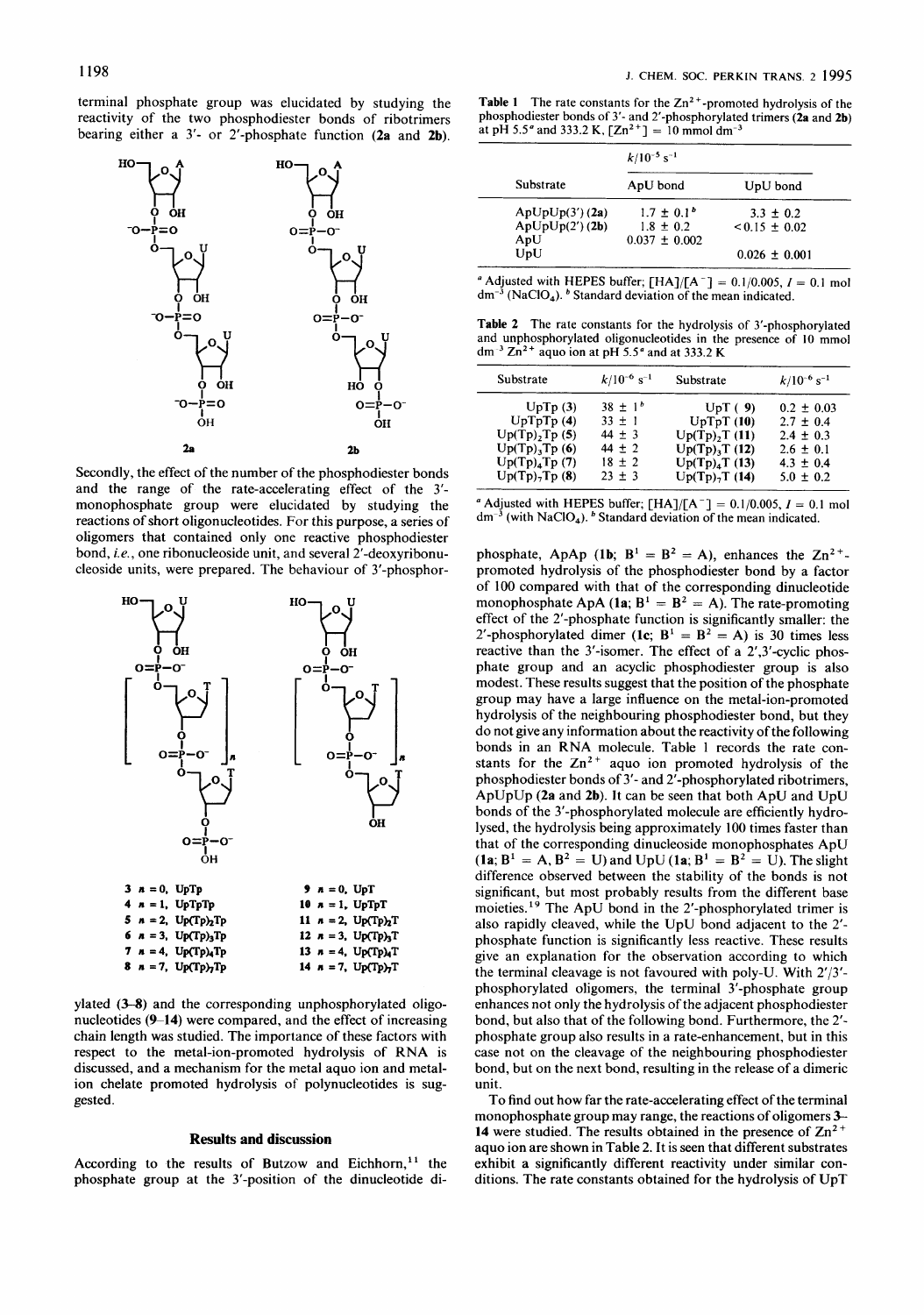**(9)** is 2  $\times$  10<sup>-7</sup> s<sup>-1</sup> at pH 5.5 and 333.2 **K** ([Zn<sup>2+</sup>] = 10 mmol dm<sup>-3</sup>), whereas a tenfold faster hydrolysis was observed for the UpT bond of UpTpT **(10).** Accordingly, addition of one phosphate group results in a significant rate enhancement. If this phosphate group is dianionic, as it is in UpTp **(3),** the hydrolysis is further accelerated by a factor of 17. Additional phosphate groups do not seem to affect the hydrolysis rate of the UpT bond; unphosphorylated compounds from UpTpT **(10)** to Up(Tp),T **(14)** are hydrolysed at approximately equal rates. With 3'-phosphorylated compounds a slight rate retardation is observed on increasing the distance between the 3'-terminal phosphate group and the reacting bond. The rate-enhancement observed is attributed to the metal-ion catalysis: in the absence of metal ions neither  $Up(Tp)_{7}T(14)$ nor Up(Tp),Tp **(8)** is hydrolysed more efficiently than the corresponding dinucleoside monophosphate 3',5'-UpU.

The results shown in Table 2 can be explained by enhanced complex formation between the substrate and metal ion. Under the experimental conditions employed, less than 10% of UpT **(9)**  binds  $Zn^{2+}$ , and is hence in the reactive form (log  $K_{LM}$  may be assumed to be less than unity).<sup>22</sup> Addition of one phosphodiester bond provides another oxygen ligand, possibly enabling bidentate binding of the  $Zn^{2+}$  cation (structure **a**).



The complex formation is thus enhanced and the hydrolysis is accelerated. The dianionic monophosphate function is obviously an even more favoured coordination site, and the metal ions predominantly bind to it. In addition, the same metal ion appears to be able to coordinate to one of the phosphoryl oxygens of the diester groups (structure **b).** Since the efficiency of the metal-ion catalysis is not further increased on incorporation of a third phosphodiester bond, it seems probable that the metal ion interacts only with two phosphate groups. These do not

**Table 3 The rate constants for the hydrolysis** of **3'-phosphorylated**  and unphosphorylated oligonucleotides in the presence of 1 mmol dm<sup>-3</sup> **Zn2+ [12]aneN, at pH** *6.5"* **and at 333.2 K** 

| Substrate                 | $k/10^{-6}$ s <sup>-1</sup> | Substrate                    | $k/10^{-6}$ s <sup>-1</sup> |
|---------------------------|-----------------------------|------------------------------|-----------------------------|
| UpTp(3)                   | $11 \pm 1^{b}$              | $UpT$ (9)                    | $2.6 \pm 0.1$               |
| UpTopTp(4)                | $18 \pm 2$                  | UpTpT(10)                    | $2.0 \pm 0.5$               |
| Up(Tp), Tp(5)             | $11 \pm 1$                  | Up(Tp), T(11)                | $4.5 \pm 0.2$               |
| Up(Tp), Tp(6)             | $8.5 \pm 0.5$               | $Up(Tp)$ <sub>3</sub> T (12) | $3.0 \pm 0.2$               |
| Up(Tp) <sub>4</sub> Tp(7) | $12 \pm 1$                  | $Up(Tp)_{4}T(13)$            | $3.8 \pm 0.1$               |
| $Up(Tp)$ -Tp $(8)$        | $3.2 \pm 1$                 | $Up(Tp)_{7}T(14)$            | $3.8 \pm 0.1$               |

<sup>*a*</sup> Adjusted with HEPES buffer;  $[HA]/[A^-] = 0.065/0.035$ ;  $I = 0.1$ mol dm<sup>-3</sup> (NaClO<sub>4</sub>). <sup>*b*</sup> Standard deviation of the mean indicated.

necessarily have to be adjacent ones, but as the results obtained with the 3'-phosphorylated compounds show, the 3'-phosphatebound metal ion may exert its catalytic influence over several nucleotide units.

Significantly different results were obtained with  $Zn^{2+}$ - $[12]$ ane $N_3$  as a catalyst (Table 3). In the presence of this chelate, a dimer and trimer are hydrolysed at an equal rate, and only a modest rate-enhancement is observed on further increasing the chain length of the substrate. Even the addition of a dianionic monophosphate function does not result in a great rate-acceleration: UpTp **(3)** is hydrolysed only six times as fast as UpT **(9),** whereas a 170-fold difference was observed for the  $Zn^2$ <sup>+</sup>-promoted hydrolysis. This result supports the concept suggested above. In the  $Zn^{2+}[12]$ ane $N_3$  chelate, the  $Zn^{2+}$ cation is bound to three nitrogen atoms. Thus, to be able to provide a general-base catalyst, a hydroxo ligand for deprotonation of the attacking nucleophile,  $Zn^{2+}$  cannot accept more than one phosphoryl oxygen ligand (structure **c).** Since 3' phosphorylation still enhances the rate of the  $\text{Zn}^2$ +[12]aneN<sub>3</sub>promoted hydrolysis, one may assume that the chelate does not necessarily have to bind to the phosphate group that is cleaved. In fact, our previous studies with poly-U suggest that the phosphodiester bond adjacent to the dianionic phosphate function might be slightly less readily hydrolysed than the nonterminal bonds. This is not, however, clearly supported by the results shown in Table 3.

It is worth noting that the  $[12]$ ane $N_3$  ligand as such does not diminish the catalytic efficiency of  $\text{Zn}^{2+}$ . If the rate constants obtained for the  $Zn^{2+}$  and  $Zn^{2+}[12]$ aneN<sub>3</sub> promoted hydrolysis of UpT **(9)** are extrapolated to the same conditions, assuming first-order dependence on both the catalyst and hydroxide ion concentration,<sup>14,16</sup> the chelate is ten times more efficient a catalyst, as expected on the basis of the higher acidity of its aquo ligand. By contrast, UpTpT **(10)** or the longer oligomers that can provide more than one coordination site for the metal ion, are hydrolysed as efficiently by both catalysts. In other words, a substrate that can offer additional coordination sites for the catalyst, enhances the catalytic activity of the  $\text{Zn}^{2+}$ aquo, but not that of the  $\text{Zn}^2$ <sup>+</sup>[12]aneN<sub>3</sub> chelate, the ability of which to make use of the additional binding sites is limited by the presence of the triaza ligand. This explains why  $Zn^{2+}$ [ $12$ ]aneN<sub>3</sub> accelerates the hydrolysis of poly-U less efficiently than  $Zn^{2+}$ ,<sup>14</sup> although the situation is reversed when the hydrolysis of an isolated phosphodiester bond of dinucleoside monophosphates is concerned.<sup>16</sup>

These results together with those obtained previously for the metal-ion-promoted hydrolysis of poly-U, gave a detailed picture of the metal-ion-promoted hydrolysis of polynucleotides. As an initial process, the  $\text{Zn}^2$ <sup>+</sup> aquo ion binds to two phosphate groups within the polynucleotide strand and provides a generalbase catalyst for the hydrolysis of a phosphodiester bond, which is probably one of those that the metal ion is bound to. The rate constant for the Zn<sup>2+</sup>-promoted reaction is  $2 \times 10^{-6}$  s<sup>-1</sup> at pH 5.5 and 333.2 K ([Zn<sup>2+</sup>] = 10 mmol dm<sup>-3</sup>). The hydrolysis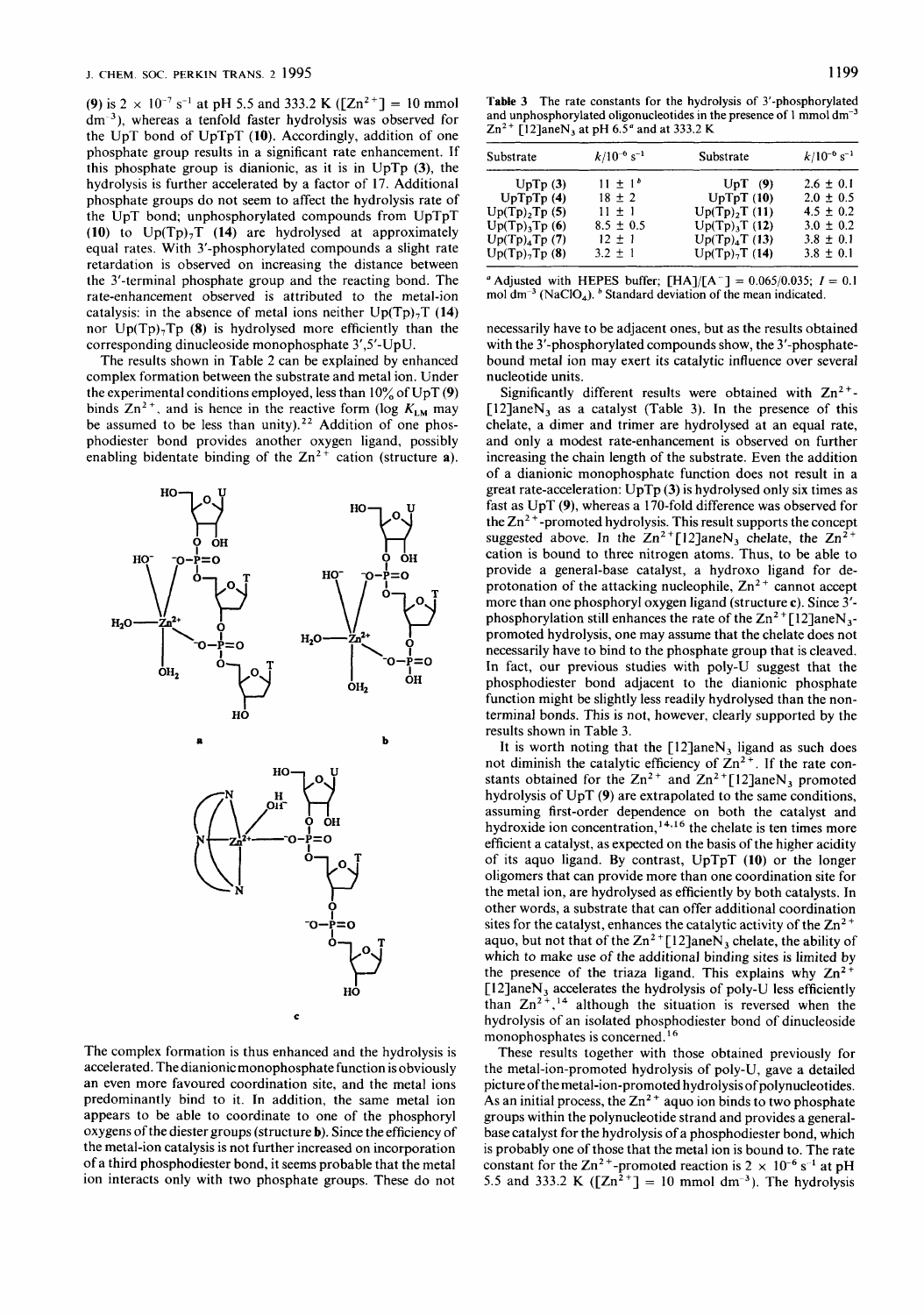produces two fragments, one of which contains a 2',3'-cyclic monophosphate function at its 3'-terminus. Since this group is monoanionic, it does not enhance the hydrolysis of the neighbouring phosphodiester bonds. Under the conditions mentioned above, the rate constant for the hydrolysis of the 2',3'-cyclic monophosphate function is  $6 \times 10^{-6}$  s<sup>-1</sup>. The opening of the cyclic function gives a mixture of 2'- and 3' phosphorylated oligomers in the ratio 2 : I. The dianionic phosphate functions constitute the most favoured coordination site for the catalyst. In addition to binding to the terminal phosphate function, it coordinates to another phosphodiester bond which is then efficiently hydrolysed by the bifunctional catalysis mechanism. Evidently, the catalyst can bridge nucleotides that are several nucleotide units apart. In other words, the rate-enhancing effect of the 3'-terminal 3'- or 2' monophosphate group may range over several phosphodiester bonds. The rate constant of the hydrolysis promoted by  $Zn^{2+}$ that is bound simultaneously to the terminal monophosphate function is approximately  $4 \times 10^{-5}$  s<sup>-1</sup>. However, the phosphodiester bond adjacent to the 2'-monophosphate function is considerably more stable. For this reason, monomeric 2'- UMP is released from oligomeric products significantly more slowly than 3'-UMP. As a matter of fact, almost no 2'-UMP was detected during the  $Zn^{2+}$ -promoted hydrolysis of poly-**U.14** The rate constant observed for the hydrolysis of phosphodiester bonds of poly-U is 2.5  $\times$  10<sup>-5</sup> s<sup>-1</sup>, which is a reasonable mean value for the parallel and consecutive processes involved.

In the presence of the  $Zn^{2+}[12]$ ane $N_3$  chelate, the course of the hydrolysis reaction differs from that suggested above. The metal ion binds to the substrate as a monodentate ligand and promotes the hydrolysis of a phosphodiester bond which is not necessarily the same as that to which the metal ion is bound. The rate constant for the initial cleavage is approximately  $5 \times 10^{-6}$  s<sup>-1</sup> at pH 6.5 and 333.2 K ([Zn<sup>2+</sup>[12]aneN<sub>3</sub>] = 1 mmol dm<sup>-3</sup>). The 2',3'-cyclic phosphate group produced by the initial cleavage is opened rapidly to give either a 2'- or a 3'-monophosphate function, the rate constant for the latter process being  $1 \times 10^{-4}$  s<sup>-1</sup>. The terminal monophosphate function is again the most favoured coordination site for the catalyst. The metal ion bound to the monophosphate function promotes the hydrolysis of one of the following phosphodiester bonds by providing a general base to assist the nucleophilic attack, but not by coordinating to the bond. The ligand around the metal ion restricts the action of the catalyst, and the catalytic activity of the chelate can range over only about six nucleotide units. Bonds that are further apart from the terminal phosphate group cannot be reached by the catalyst, and they react similarly to the bonds of an intact molecule. Previous studies on poly-U show that during the  $\text{Zn}^2$ +[12]aneN<sub>3</sub>-promoted hydrolysis, the ratio of the molar fractions of 2'- and 3'-monophosphate groups at the 3'-terminal position remains constant during the kinetic run, being the same as that produced by the hydrolysis of 2',3'-cUMP. This suggests that the rateenhancing effects of the 2'-and 3'-monophosphate functions on the hydrolysis of the adjacent phosphodiester bonds are, in this case, similar.

# **Experimental**

### **Materials**

Long-chain alkylamine controlled pore glass and 5'-0-(4,4' dimethoxytrity1)thymidine derivatized CPG (type TI) were purchased from Sigma. All the reagents for machine-assisted oligonucleotide synthesis were from Chruachem. The oligonucleotides were assembled on an Applied Biosystems 392 DNA/RNA Synthesizer (ABD, Perkin-Elmer Corp.). Adenylyl- (3', 5')-uridine 3'-monophosphate, uridylyl-( 3',5')-uridine and



all nucleosides and their monophosphates were commercial products from Sigma. [12]aneN, as the trihydrobromide salt was from Aldrich. The buffer constituents and the  $\text{Zn}(\text{NO}_3)$ , salt were of reagent grade.

#### **Trinucleoside triphosphates (2a, b)**

The completely protected trinucleoside diphosphate, **15,** was prepared by the phosphotriester method in solution using 1 -hydroxybenzotriazole as an activator.23 3'-0-Levulinyl-2'-0 tetrahydropyranyluridine, used to introduce the 3'-terminal nucleotide, was synthesized by levulinating the 3'-OH of 5'-O-(4,4'-dimethoxytrityl)-2'-O-tetrahydropyranyluridine<sup>23</sup> as described earlier,<sup>24</sup> and removing the dimethoxytrityl group with dichloroacetic acid in dichloromethane  $(3\frac{9}{10})$ , 10 min, room temperature).

Compound **15** (300 mg) was delevulinated with hydrazine hydrate (0.5 mol dm<sup>3</sup>) in a mixture of pyridine and acetic acid (4:1,  $v/v$ , 20 cm<sup>3</sup>). After 20 min at room temperature, the mixture was diluted with dichloromethane  $(100 \text{ cm}^3)$ , washed with saturated aqueous potassium dihydrogenphosphate  $(100 \text{ cm}^3)$  and saturated aqueous sodium hydrogencarbonate (100 cm<sup>3</sup>), dried over sodium sulfate, and evaporated to dryness. The residue was additionally co-evaporated with dry pyridine  $(3 \times 30 \text{ cm}^3)$  and then phosphorylated with phosphorotristriazole in dry acetonitrile. **25** The reaction was stopped by addition of aqueous pyridine. After 3 h at room temperature, the mixture was evaporated to dryness, and the 3'-0-phosphorylated trimer was deblocked as described previously. **23** The deblocked adenylyl-(3',5')-uridylyl-(3',5') uridine 3'-monophosphate **(2a)** was purified by ion-exchange chromatography on Toyopearl DEAE 650 M (HCO<sub>3</sub><sup>-</sup>-form), using a linear gradient of aqueous ammonium hydrogencarbonate from  $0$  to  $0.3$  mol dm<sup>-3</sup>. Most of the buffer constituents were removed by coevaporations with water. Prolonged treatment in the buffer resulted in partial isomerization of **2a** to **2b.** The isomeric mixture was first separated by RP-HPLC (Hypersil ODS column,  $250 \times 10$  mm  $\times$  5 µm, acetic acid-sodium acetate buffer, pH 4.3, containing 0.1 mol  $dm^{-3} NH<sub>4</sub>Cl$  and  $10\%$  acetonitrile), and then desalted on the same column.

The following enzymatic digestions were used to verify the identity of **2a** and **2b:** *(i)* RNase **A,** a pyrimidine specific endonuclease, to cleave the bond between the two uridine moieties, and  $(ii)$  alkaline phosphatase to remove the terminal phosphate function. With both compounds, RNase A digestion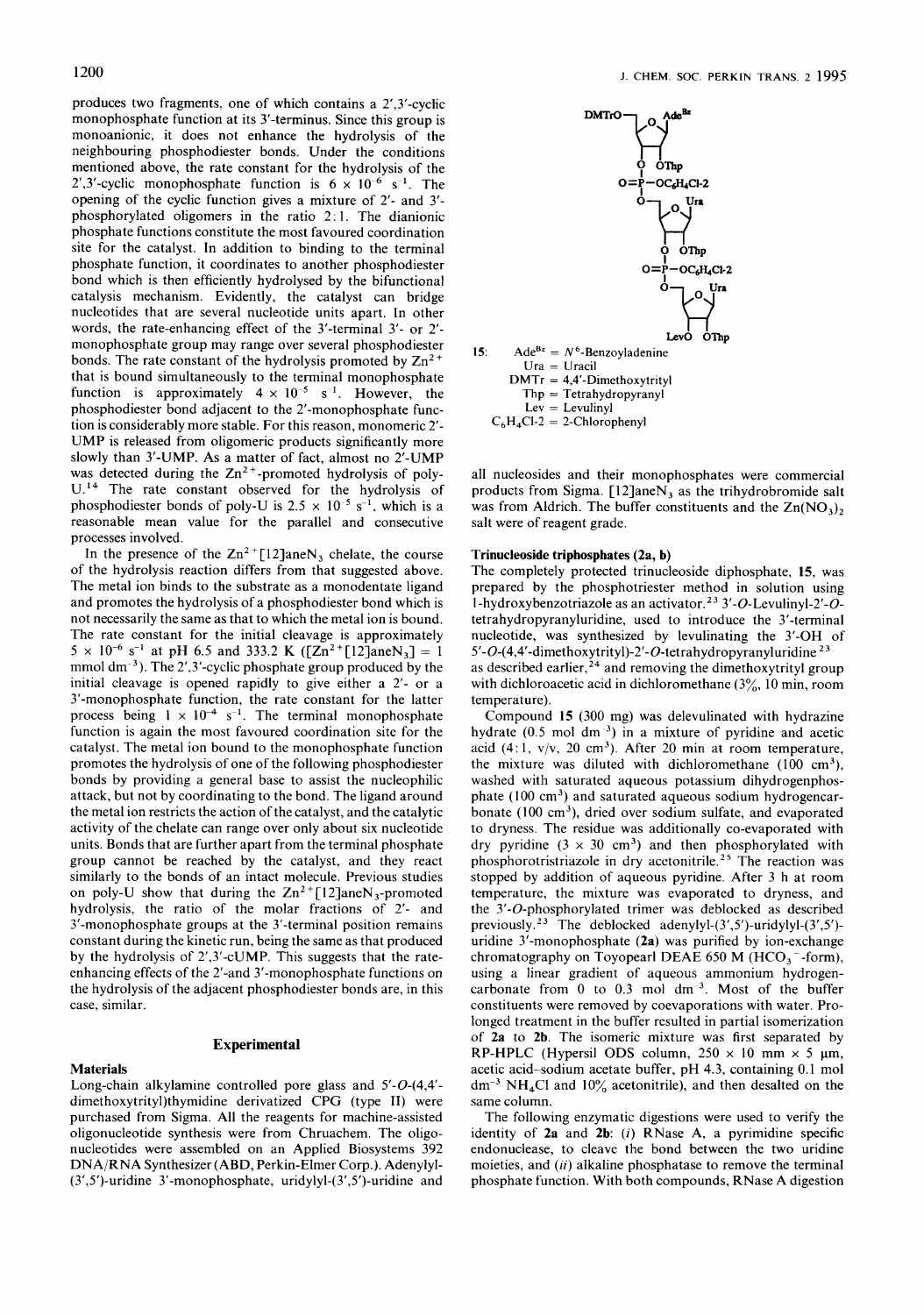gave **adenylyl-(3',5')-uridine** 3'-monophosphate which was identified by spiking the product with an authentic commercial product (Sigma). The other product was 3'-UMP from **2a**  and 2'-UMP from **2b.** Comparison with the calibration samples of known concentrations indicated that **2a** and **2b**  gave ApUp and UMP in a molar ratio of 1 : 1. Dephosphorylation of both of **2a** and **2b** gave a single product, obviously ApUpU.

#### **3'-Phosphorylated oligomers (3-8)**

A modified solid support was used to obtain 3'-phosphorylated oligonucleotides on a 10 µmol scale. 4,4'-Dimethoxytrityloxyethyl hydroxyethyl sulfone *26* was succinylated *27* and coupled to the long-chain controlled-pore glass by the method described previously.28 The solid support, **16,** prepared showed a loading ranging from 33 to 34  $\mu$ mol g<sup>-1</sup> when determined by dimethoxytrityl cation assay.27



To verify the applicability of the solid support, a model oligonucleotide  $(Tp)_{10}$  was assembled on a 0.2 µmol scale and, upon standard ammonolytic deprotection, analysed by both ion-exchange and RP HPLC. This experiment showed that the step-by-step coupling yield was normal  $( > 98.5\%)$ . The product,  $(Tp)_{10}$ , co-eluted with an authentic sample prepared by a method described in the literature.<sup>29</sup> The target oligonucleotides,  $Up(Tp)_nTp$  (3-8,  $n = 0-4$  and 7), were then assembled on a 10 µmol scale on support 16 using standard protocols (Scheme 2). After the oligothymidylate sequences



**Scheme 2** i, **DNA** chain assembly; ii, **RNA** synthesis cycle; iii, NH,- **H<sub>2</sub>O**, 55 °C, overnight; iv, 0.01 mol dm<sup>-3</sup> aq. HCl, rt, 20 h. p' = 2'-cyanoethyl protected internucleosidic phosphate moiety; **Fpmp** = 2'-0-[ **1** -( **2-fluorophenyl)-4-methoxy-4-piperidyl].** 

**17-22** had been assembled by the DNA synthesis mode, the RNA cycle was applied to perform the final coupling of the ribo-UFPmP building block. The oligonucleotides **23-28** were treated with concentrated aqueous ammonia overnight at 55 "C. Compounds **29-34** that still bore 5'-O-dimethoxytrityl and 2'-O-Fpmp groups, were isolated by semipreparative RP HPLC (Hypersil **ODS** described above), using a linear gradient from 40 to 100% **B**  $(A = 0.05 \text{ mol dm}^{-3}$  triethylammonium acetate,  $B =$  triethylammonium acetate in  $70\%$  aqueous MeCN). The final removal of the Fpmp-protections with 0.01 mol dm<sup>-3</sup> aqueous HCl gave 3-8, which were finally purified by RP HPLC chromatography using a mixture of water and acetonitrile (95:5,  $v/v$ ) as the eluent. To verify the structure of the oligomers, they were cleaved with a mixture of alkaline phosphatase and phosphodiesterase **I.** The digestion resulted in **a** mixture of uridine and thymidine. In every case the molar ratio of these was equal to that expected for the starting material employed.

#### **Oligonucleotides 9-14**

Oligonucleotides 9-14 were assembled on a 10 µmol scale on a commercial thymidine-derivatized CPG, and purified and characterized as described above for **3-8.** The verification of the structure of the oligonucleotides was performed by using the same enzymatic digestion procedure as for **3-8** above.

#### **Kinetic measurements**

The principle of the kinetic measurements has been described earlier.<sup>15,30</sup> The aliquots withdrawn from solutions of UT oligomers were analysed as such. The monomeric products were first separated by using the RP-18 HPLC column (250  $\times$  4 mm  $\times$  5  $\mu$ m) with a mixture of acetate buffer (0.1 mol dm<sup>-3</sup>, pH 4.3, 0.1 mol dm<sup>-3</sup> NH<sub>4</sub>Cl) and acetonitrile (99.75:0.25 v/v). After that, a gradient was applied to elute the dimeric constituents (max. 25% of acetonitrile). The first aliquot of every kinetic run was treated with a mixture of alkaline phosphatase and phosphodiesterase **I** to obtain a final value for the release of uridine nucleotides. Aliquots containing ribotrimers were analysed by RP HPLC using the gradient program described above.

#### **Calculation of the rate constants**

The rate constant for the hydrolysis of compounds **3-14** were obtained by following the concentration of the 5'-terminal uridine nucleotides released by the chemical hydrolysis. The final value for the concentration was obtained by digesting the first aliquot of each kinetic run as described above. The rate constant for the hydrolysis was then calculated by applying the first-order rate-law.

The rate constants for the hydrolysis of the phosphodiester bonds of ribotrimers 2a, b in the presence of  $Zn^{2+}$  aquo ion were also determined by following the formation of the products. The initial products formed did not significantly react further. Thus ApUp bearing a 2',3'-cyclic phosphate function at its 3'-terminus and uridine 2'- or 3'-monophosphate could be attributed to the hydrolysis of the 3'-terminal bond, and 2',3'-CAMP and UpUp to the hydrolysis of the 5'-terminal bond. In both cases, the final value for the concentration of the products was equal to the initial concentration of the starting material, and the integrated first-order rate equation could be applied.

The dimeric products formed were identified with the aid of the following enzyme digestions. ApUp bearing a 2',3'-cyclic phosphate function: *(i)* digestion with phosphodiesterase **I**  and **I1** cleaved the phosphodiester bond yielding monomeric products that were identified by spiking with commercial product; *(ii)* digestion with RNase A (pyrimidine-specific endonuclease) did not cleave the phosphodiester bond, but opened the cyclic function yielding ApUp(3') that was assigned by coinjection with a commercial product, and *(iii)* alkaline phosphatase did not dephosphorylate the product. UpUp(2'/